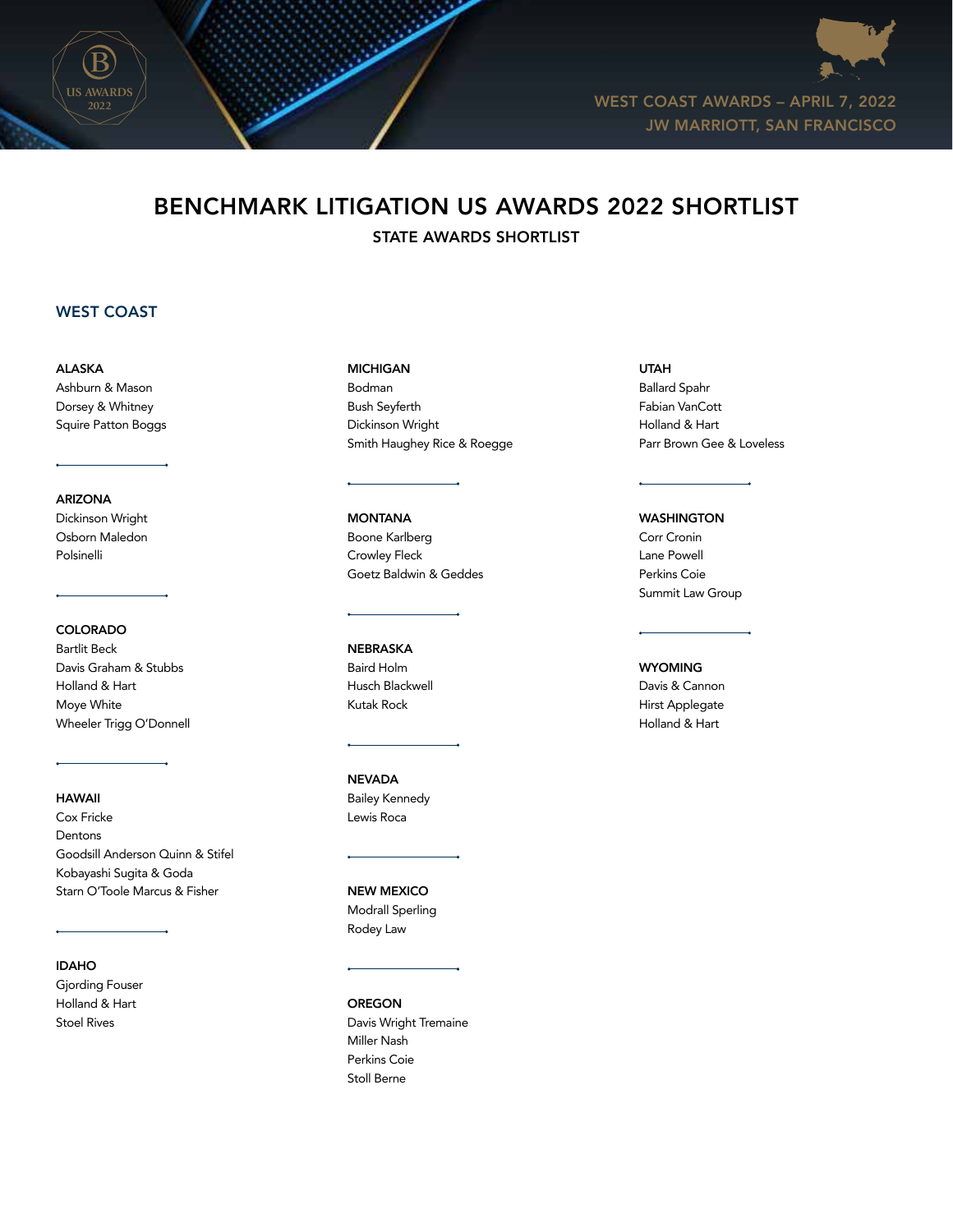



WEST COAST AWARDS APRIL 7, 2022 JW MARRIOTT, SAN FRANCISCO

# BENCHMARK LITIGATION US AWARDS 2022 SHORTLIST

PRACTICE AREA AWARDS SHORTLIST

# WEST COAST

#### ANTITRUST

Gibson Dunn & Crutcher Latham & Watkins O'Melveny & Myers Saveri Law Firm Sheppard Mullin Richter & Hampton

#### ANTITRUST LITIGATOR

Neal Potischman, Davis Polk & Wardwell Daniel Wall, Latham & Watkins Michael Scarborough, Sheppard Mullin Hampton & Richter Marc Seltzer, Susman Godfrey Dan Swanson, Gibson Dunn & Crutcher Joseph Saveri, Saveri Law Firm

**BANKRUPTCY** 

Keller & Benvenutti Pachulski Stang Ziehl & Jones Proskauer

#### BANKRUPTCY LITIGATOR

Peter Benvenutti, Keller & Benvenutti Michael Firestein, Proskauer David Stern, Klee Tuchin Bogdanoff & Stern

#### ENTERTAINMENT

Gibson Dunn & Crutcher Glaser Weil Hueston Hennigan Kendall Brill & Kelly Kinsella Weitzman Iser Kump Holley

#### ENTERTAINMENT LITIGATOR

John Berlinski, Kasowitz Benson Torres Scott Edelman, Gibson Dunn & Crutcher Richard Kendall, Kendall Brill & Kelly Vincent Chieffo, Greenberg Traurig Ekwan Rhow, Bird Marella Boxer Wolpert Nessim Drooks Lincenberg & Rhow

#### ENVIRONMENTAL/NATURAL RESOURCES

Hunton Andrews Kurth Allen Matkins Leck Gamble Mallory & Natsis Cox Castle & Nicholson Glaser Weil O'Melveny & Myers

## ENVIRONMENTAL/NATURAL RESOURCES LITIGATOR

Matt Kline, O'Melveny & Myers Shannon Broome, Hunton Andrews Kurth Anthony Oliva, Allen Matkins Leck Gamble Mallory & Natsis

#### INTELLECTUAL PROPERTY

O'Melveny & Meyers Weil Gosthal & Manges WilmerHale Fish & Richardson Durie Tangri Gibson Dunn & Crutcher

### INTELLECTUAL PROPERTY LITIGATOR

Ed Reines, Weil Gotshal & Manges Joe Gratz, Durie Tangri Daralyn Durie, Durie Tangri Wayne Barsky, Gibson Dunn & Crutcher Yar Chaikovsky, Paul Hastings Michael Rhodes, Cooley

#### LABOR & EMPLOYMENT

Altshuler Berzon Gibson Dunn & Crutcher Seyfarth Shaw Lieff Cabraser Heimann & Bernstein Paul Hastings

#### LABOR & EMPLOYMENT LITIGATOR

Theane Evangelis, Gibson Dunn & Crutcher Jahan Sagafi, Outten & Golden Kelly Dermody, Lieff Cabraser Heimann & Bernstein Anthony Oncidi, Proskauer Elena Baca, Paul Hastings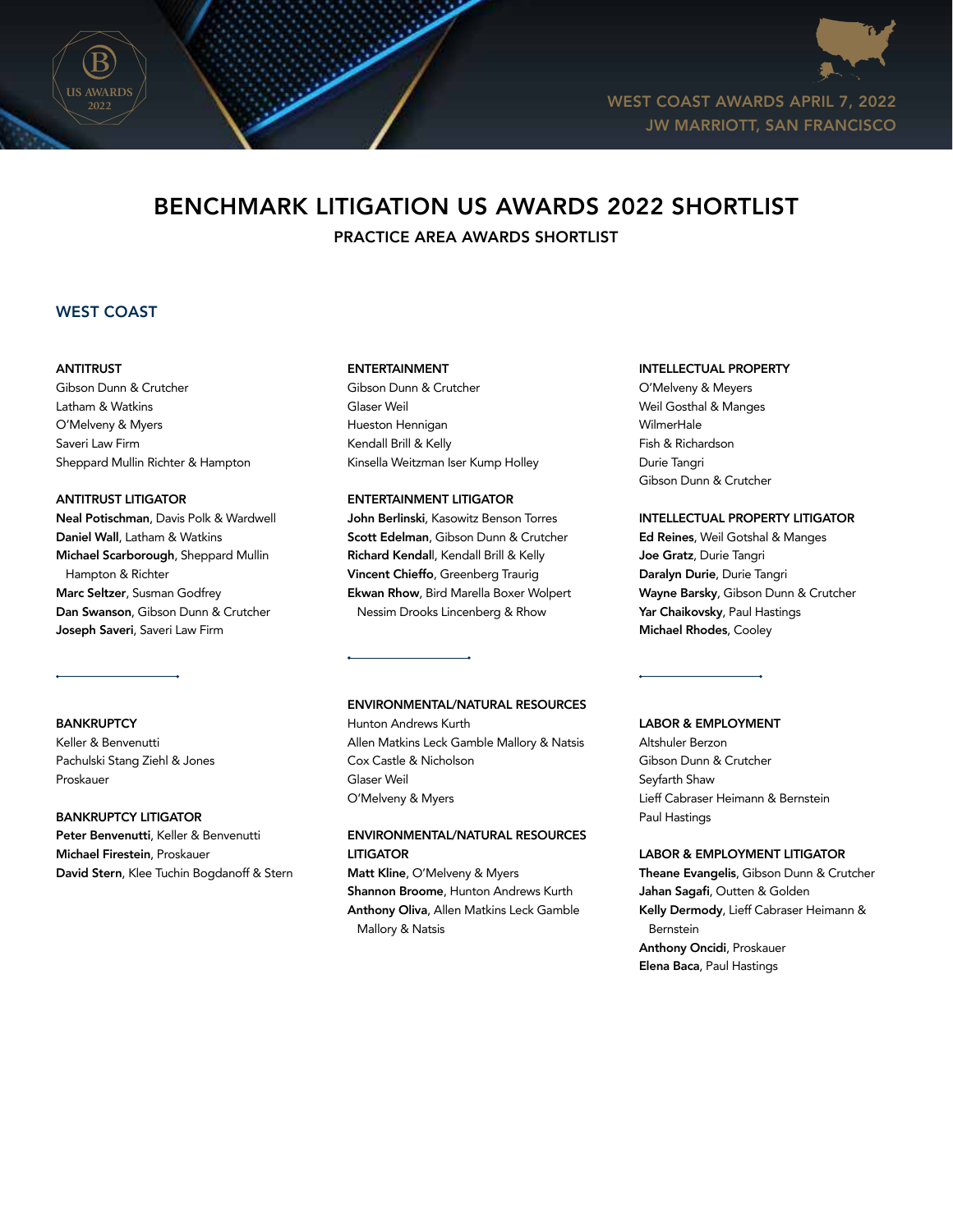

WEST COAST AWARDS APRIL 7, 2022 JW MARRIOTT, SAN FRANCISCO

# BENCHMARK LITIGATION US AWARDS 2022 SHORTLIST

PRACTICE AREA AWARDS SHORTLIST

#### PLAINTIFF FIRM OF THE YEAR

Berman Tabacco Cotchett Pitre & McCarthy Lieff Cabraser Heimann & Bernstein Robbins Geller Rudman & Dowd

# PLAINTIFF LITIGATOR OF THE YEAR

Joseph Cotchett, Cotchett Pitre & Murphy Richard Heimann, Lieff Cabraser Heimann & Bernstein Kalpana Srinivasan, Susman Godfrey Joseph Tabacco, Berman Tabacco Dan Drosman, Robbins Geller Rudman & Dowd

#### **SECURITIES**

Bird Marella Boxer Wolpert Nessim Drooks Lincenberg & Rhow Alto Litigation Cooley Latham & Watkins O'Melveny & Myers Robbins Geller Rudman & Dowd

### SECURITIES LITIGATOR

Randall Baron, Robbins Geller Rudman & Dowd Seth Aronson, O'Melveny & Myers Koji Fukumura, Cooley Michele Johnson, Latham & Watkins Dan Drosman, Robbins Geller Rudman & Dowd

#### WHITE COLLAR CRIME/INVESTIGATIONS

Alto Litigation Bird Marella Boxer Wolpert Nessim Drooks Lincenberg & Rhow Halpern May Ybarra Gelberg Hueston Hennigan Paul Weiss Rifkind Wharton & Garrison

#### WHITE COLLAR CRIME/INVESTIGATIONS LITIGATOR

Walter Brown, Paul Weiss Rifkind Wharton & Garrison Grant Gelberg, Halpern May Ybarra Gelberg John Hueston, Hueston Hennigan Stephen Larson, Larson Gary Lincenberg, Bird Marella Boxer Wolpert Nessim Drooks Lincenberg & Rhow Thomas Zaccaro, Paul Hastings